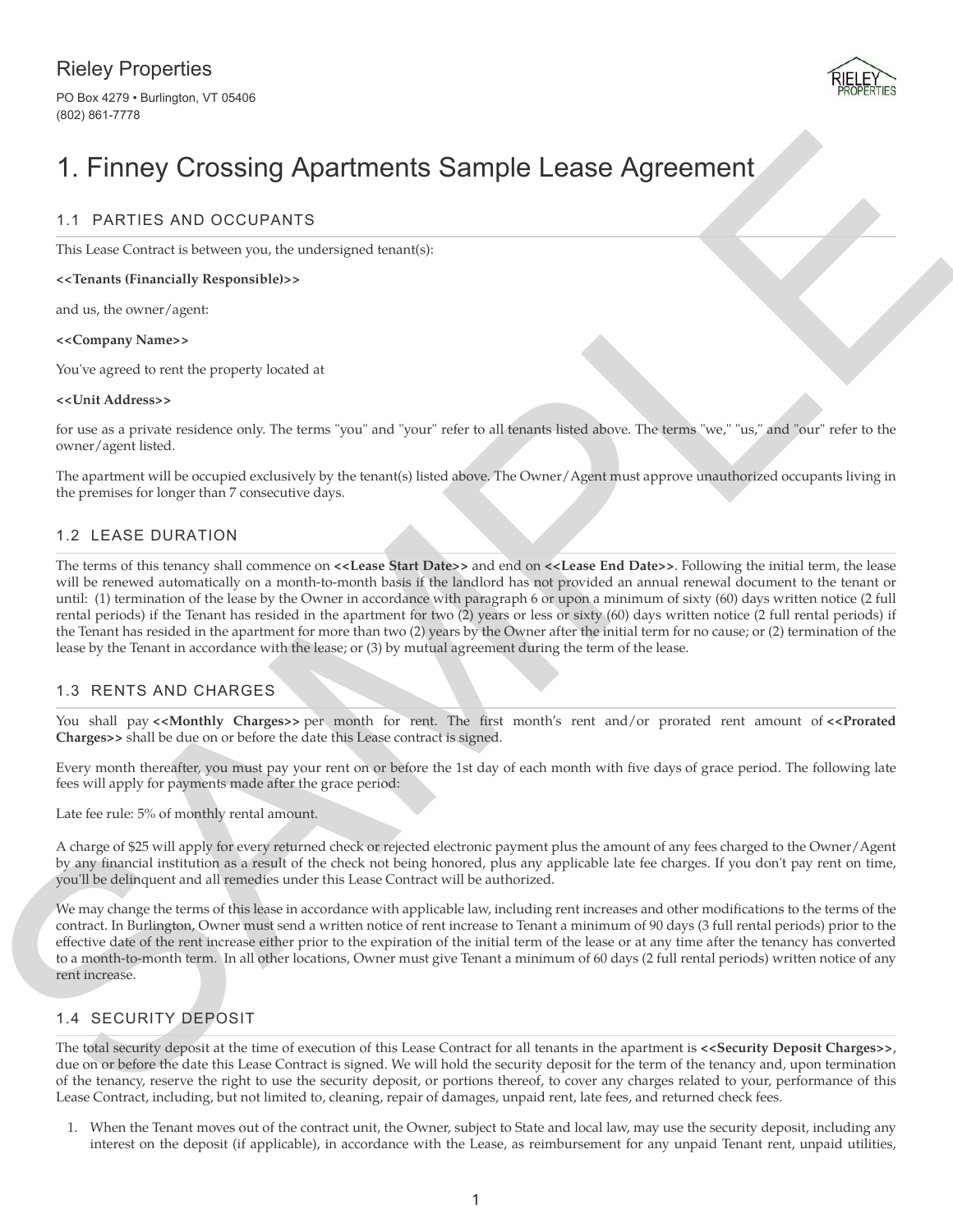damages to the unit beyond normal wear and tear, unreturned keys, late fees, returned check fees, expenses to remove rubbish or store articles abandoned by Tenant or other amounts that the Tenant owes under the Lease.

- 2. The Owner must give the Tenant a list of all items charged against the security deposit, and the amount of each item. After deducting the amount, if any, used to reimburse the Owner, the Owner must promptly refund the full amount of the unused balance to the Tenant within fourteen (14) days from the date on which the Tenant is known or is reasonably believed to have vacated or abandoned the unit.
- 3. If the security deposit is not sufficient to cover the amounts the Tenant owes under the lease, the Owner may collect the balance from the Tenant.
- 4. In the event Tenant violates the terms of the lease and it is necessary for Owner to terminate the tenancy, including early termination by Tenant or Tenant's failure to move in at all after signing this lease, the full security deposit shall be retained by Owner as liquidated damages and shall not be returned to Tenant.
- 5. If more than one person is named as the Tenant, such persons agree that they will work out the details of dividing any security deposit refund among themselves. The Owner may pay a security deposit refund to any adult person named as the Tenant. Owner shall not and is not obligated to return a security deposit or any portion thereof until the last-named Tenant on the lease has vacated the unit.
- 6. The security deposit shall not be used for the last month's rent.

# 1.5 UTILITIES AND APPLIANCES

| damages and shall not be returned to Tenant.<br>If more than one person is named as the Tenant, such persons agree that they will work out the details of dividing any security deposit<br>5.<br>refund among themselves. The Owner may pay a security deposit refund to any adult person named as the Tenant. Owner shall not<br>and is not obligated to return a security deposit or any portion thereof until the last-named Tenant on the lease has vacated the unit.<br>6. The security deposit shall not be used for the last month's rent.<br>UTILITIES AND APPLIANCES<br>1.5 | by Tenant or Tenant's failure to move in at all after signing this lease, the full security deposit shall be retained by Owner as liquidated |         |
|--------------------------------------------------------------------------------------------------------------------------------------------------------------------------------------------------------------------------------------------------------------------------------------------------------------------------------------------------------------------------------------------------------------------------------------------------------------------------------------------------------------------------------------------------------------------------------------|----------------------------------------------------------------------------------------------------------------------------------------------|---------|
| The Owner shall provide for or pay for the utilities and appliances as indicated below by an "O" without any additional charge to the<br>Tenant. The Tenant shall provide or pay for the utilities and appliances as indicated below by a "T".                                                                                                                                                                                                                                                                                                                                       |                                                                                                                                              |         |
| Heating                                                                                                                                                                                                                                                                                                                                                                                                                                                                                                                                                                              | Provided By                                                                                                                                  | Paid By |
| Heating - Natural Gas                                                                                                                                                                                                                                                                                                                                                                                                                                                                                                                                                                | $\circ$                                                                                                                                      | O       |
| Water Heating -Natural Gas                                                                                                                                                                                                                                                                                                                                                                                                                                                                                                                                                           | O                                                                                                                                            | $\circ$ |
| Cooking - Oil/Electric                                                                                                                                                                                                                                                                                                                                                                                                                                                                                                                                                               | $\overline{O}$                                                                                                                               | T       |
| Water                                                                                                                                                                                                                                                                                                                                                                                                                                                                                                                                                                                | O                                                                                                                                            | О       |
| Sewer                                                                                                                                                                                                                                                                                                                                                                                                                                                                                                                                                                                | $\circ$                                                                                                                                      | $\circ$ |
| <b>Trash Collection</b>                                                                                                                                                                                                                                                                                                                                                                                                                                                                                                                                                              | $\overline{O}$                                                                                                                               | O       |
| Range/Microwave                                                                                                                                                                                                                                                                                                                                                                                                                                                                                                                                                                      | $\overline{O}$                                                                                                                               | T       |
| Refrigerator                                                                                                                                                                                                                                                                                                                                                                                                                                                                                                                                                                         | $\overline{O}$                                                                                                                               | T       |
| Other Electric                                                                                                                                                                                                                                                                                                                                                                                                                                                                                                                                                                       | $\overline{O}$                                                                                                                               | T       |
| Air Conditioning                                                                                                                                                                                                                                                                                                                                                                                                                                                                                                                                                                     | $\overline{O}$                                                                                                                               | T       |
| Lawn Care                                                                                                                                                                                                                                                                                                                                                                                                                                                                                                                                                                            | $\circ$                                                                                                                                      | O       |
| Snow Removal                                                                                                                                                                                                                                                                                                                                                                                                                                                                                                                                                                         | O                                                                                                                                            | O       |
| Other (specify)                                                                                                                                                                                                                                                                                                                                                                                                                                                                                                                                                                      |                                                                                                                                              |         |
| Please list any other responsibilities to be assumed by either party:<br>Laundry facilities: X__Coin operated Washers and Dryers are located within the building.<br>Washers & Dryers X are or example are not allowed on the property. If a Washer and a Dryer has been rented by the tenant from the<br>landlord then there shall be a Washer and Dryer addendum attached to and made part of this lease.                                                                                                                                                                          |                                                                                                                                              |         |
| Outdoor pools/trampolines are not allowed on the property.<br>TV antennae/dish are not allowed cannot be affixed to the building.                                                                                                                                                                                                                                                                                                                                                                                                                                                    |                                                                                                                                              |         |
| 1.6 WASHER / DRYER RENTALS                                                                                                                                                                                                                                                                                                                                                                                                                                                                                                                                                           |                                                                                                                                              |         |
| Washer/Dryer rentals may be available in some units at Finney Crossing Apartments. The charge for a combined washer/dryer rental is<br>\$50.00/month. Finney Crossing Apartments will retain ownership of the washer and dryer.                                                                                                                                                                                                                                                                                                                                                      |                                                                                                                                              |         |
| 1.7 SMOKING                                                                                                                                                                                                                                                                                                                                                                                                                                                                                                                                                                          |                                                                                                                                              |         |

<u> Alexandro de la contrada de la contrada de la contrada de la contrada de la contrada de la contrada de la con</u>

# 1.6 WASHER / DRYER RENTALS

# 1.7 SMOKING

#### 1.8 EXTERMINATION

It is very important that Tenant takes care of both the interior and exterior of the unit to help prevent unwanted insects, pests and rodents (such as cockroaches, bedbugs, fruit flies, ants, mice, etc.). If Tenant sees or may have any of these pests, Tenant shall contact Landlord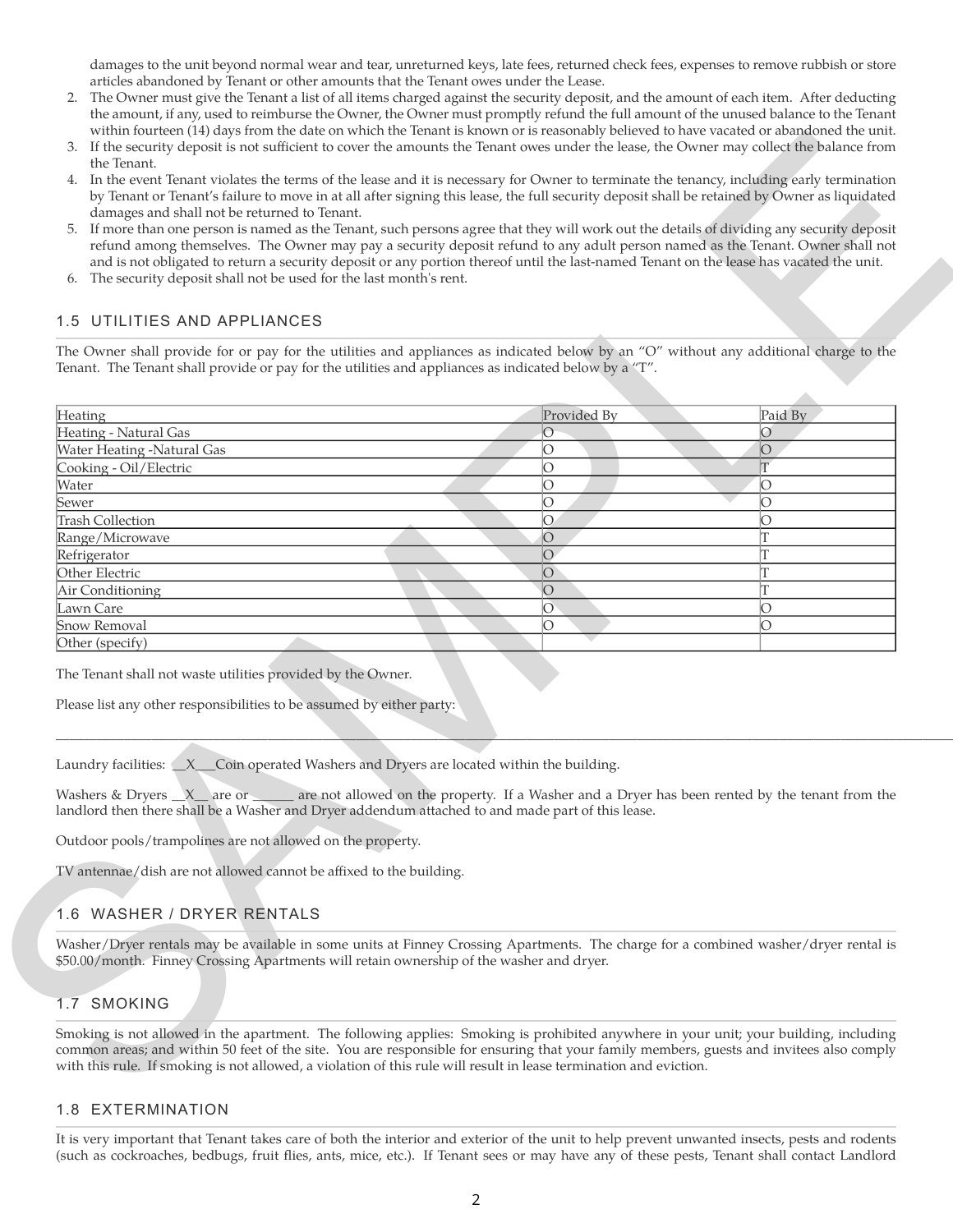immediately. In the event of an infestation of any nature in your apartment or in the building, Tenant is required to fully comply with all requirements/ instructions of the exterminator in order to eradicate the problem. Tenant's failure to cooperate in this manner shall be deemed a violation of the lease. Further, failure to cooperate will result in Tenant being charged for the extermination services to his/her unit. Tenant shall be charged the extermination fees for any infestation caused by Tenant.

# 1.9 SIGNAGE

No signs of any type, advertisements, notices, decorations or flags may be exhibited or displayed by Tenant on any part of the inside or outside of the building, common areas, anywhere on Owner's property or in any window of the rental unit without the prior written permission of Owner.

#### 1.10 USE AND OCCUPANCY OF CONTRACT UNIT

- 1. The Tenant must use the contract unit for residence by the persons listed on the lease. The unit must be the Tenant's only residence. *(Tenant may provide reasonable accommodations to guests or visitors not to exceed a total of fourteen (14) days in one year whether consecutive or non-consecutive days/nights.)*
- 2. The Tenant must not sublease or let the unit. This also includes using the unit or any portion thereof for short-term rentals for profit through such entities, including but not limited to Airbnb, VRBO or Lodgify.
- 3. The Tenant must not assign the lease or transfer the unit.
- 4. Members of the household may not engage in legal profit-making activities incidental to primary use of the unit for residence by members of the family (i.e. no home-based businesses of any nature may be operated out of the unit.)
- 5. The use in any form, smoking, possession and/or growing of marijuana/cannabis by Tenant, members of Tenant's household or guests is strictly prohibited in Tenant's unit, in the common areas or anywhere on Owner's property. A violation of this provision of the lease is grounds for eviction.
- 6. No soliciting is allowed on the property by Tenant, members of household or guest(s).
- 7. Tenant is responsible for all conduct, behavior and/or actions of members of Tenant's household and/or guests.
- 8. Before taking occupancy, tenant and landlord shall inspect the Unit and shall sign a completed Apartment Inspection Check List. Tenant's signing of the Apartment Inspection Check List upon completion will be deemed conclusive evidence of the delivery of the Apartment in the condition represented by the Apartment Inspection Check List. Upon termination of the apartment occupancy by the tenant, this same Apartment Inspection Check List will be completed again by the tenant and landlord and will be used, if necessary, to determine responsibility for any damage, cleaning, or repair expenses to the apartment. Failure of the tenant to schedule or attend the checkout inspection shall be deemed a waiver of this clause.

# 1.11 MAINTENANCE AND UTILITIES: OWNER AND TENANT RESPONSIBILITIES

The Owner or Owner's agent may enter the dwelling unit only for the following purposes between 8 am and 9 pm: (a) to inspect to see if Tenant is complying with this agreement. (b) to make repairs, alterations or improvements/supply agreed services, and (c) to exhibit the unit to prospective purchasers, mortgagees, Tenants and workers. Tenant shall not unreasonably withhold consent to the Owner to enter for such purposes. However Owner shall, except in an emergency, give the Tenant at least twenty four (24) hours notice of Owner's intent to enter and may then enter only at a reasonable time. If an emergency occurs, the Owner may enter the unit without consent or notice.

The Owner is not responsible for damages beyond normal wear and tear caused by the carelessness, misuse, neglect or intentional act of Tenant or any member of the Tenant's household or guest(s). Tenant is responsible to reimburse Owner for these costs within thirty (30) days of demand for payment. Failure to do so will result in grounds for termination of tenancy.

C. The Tenant must maintain utilities. Failure to do so shall be grounds for termination of tenancy.

D. The Tenant must pay for any utilities and provide any appliances that the Owner is not required to pay for or provide under the lease. Failure to do so shall be grounds for termination of tenancy.

#### **E. Tenant's Obligations.**

- 1.9 SIGNAGE<br>
Novelle and the solution material material material material material material material material material material material material material material material material material material material material mat 1. Tenant shall keep the dwelling in a clean and sanitary condition and shall otherwise comply with all state and local laws requiring Tenant to maintain rented premises. If damage to the dwelling unit (other than normal wear and tear) is caused by acts of or neglect by Tenant or others occupying with Tenant's permission, Tenant, upon prior agreement with Owner, may repair such damage at Tenant's own expense. If, (i) Tenant fails to make agreed upon repairs, or, (ii) Owner agrees to make repairs, Owner may cause such repairs to be made and Tenant shall be liable to Owner for any reasonable expense thereby incurred by Owner. Owner shall be entitled to charge Tenant for all costs to repair damage caused by Tenant, members of Tenant's household and Tenant's guests. Tenant's failure to reimburse Owner for said repairs upon thirty (30) days demand shall be grounds for termination of lease. If the Tenant renders the unit uninhabitable, Tenant shall still be responsible to pay for the rent during the time the unit is damaged, until such time as the tenancy may be terminated.
	- 2. The Tenant shall be charged a late charge for all rent not paid in accordance with the terms and conditions of this lease. In the event Owner's or its agent's attorney must send Tenant a written demand for payment, Tenant shall be charged \$\_\_\_\_75.00\_\_\_\_\_. Said late charge will be in addition to the usual monthly rental and will apply if rent is unpaid after the \_\_\_5\_\_\_th day of the month. There will be a returned check fee of \$\_\_\_\_\_\$25.00\_\_\_\_\_\_\_.
	- 3. Locks. The Tenant agrees not to install additional or different locks or gates on any doors or windows of the Dwelling Unit without the advance written consent of the Owner. If the Owner so consents, the Tenant will provide the Owner with a key for each new lock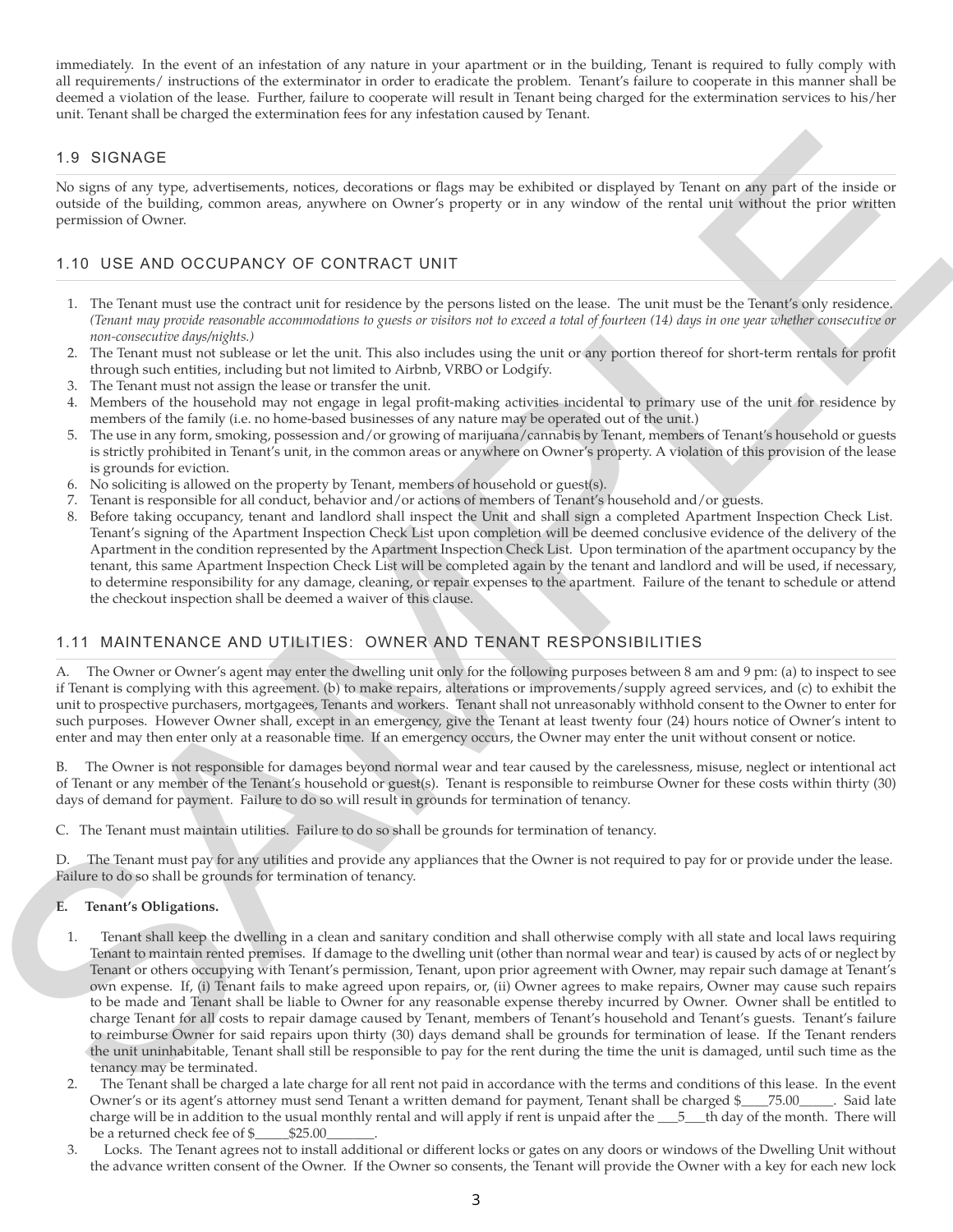or gate. When this Lease terminates, the Tenant will return all keys to the unit to the Owner. There will be a charge for lost keys and for keys not returned by the date the apartment is vacated. If the locks need to be changed then the cost shall be \$100.00 per lock set.

- 4. Restrictions on Alterations. The Tenant shall not make or allow to be made any alterations, improvements, or additions to the unit without the prior written consent of the Owner, including without limitation, the following:
- a) change or remove any part of the appliances, fixtures, mechanical systems, furnishings, or equipment in the unit
- b) paint or install wallpaper or contact paper in the unit
- c) attach awnings, ceiling fans, window guards, radio aerials or CB and television antennas and transmitters to the unit/building;
- d) attach any shelves, screen doors, or other permanent improvements in the unit;
- e) install heaters, air conditioners or waterbeds in the unit;
- f) place any aerials, antennas, satellite dishes or other electrical connections on the unit;
- g) Gas, Electric or Charcoal grills and propane tanks are not allowed within fifty feet of structure or
- h) install wall mounted televisions or any other wall mounted device.

A constraint of the spin of the spin of the spin of solven and spin of solven and spin of the spin of the spin of the spin of the spin of the spin of the spin of the spin of the spin of the spin of the spin of the spin of 5. Common Areas. The grounds, sidewalks, entrance, hall, passages, stairways and other common areas shall not be obstructed by Tenant or used by Tenant for any other purpose or for storage of Tenant's personal possessions other than those of ingress and egress from the unit. If Tenant violates this provision, Landlord may remove any and all offending possessions after giving Tenant prior written notice to remove said items. This provision applies to Tenant's household members and guests. In the event the Owner receives a monetary fine by a municipality for the Tenant's personal possessions being in the common areas in violation of a municipal ordinance, Tenant shall be responsible to reimburse Owner for said fine. Failure to reimburse Owner within thirty (30) days of demand for payment from Owner shall constitute a lease violation and Tenant shall be subject to eviction.

6. Insurance. Tenant shall do nothing to increase or create extra insurance premiums or insurance risk at or around the premises. Tenant shall protect Tenant's personal property with adequate personal property insurance also known as renter's insurance. It is the intention of this Lease that the Owner shall insure the unit and the Tenant shall insure Tenant's own property. Owner shall not be responsible for any loss to Tenant's possessions unless caused by the negligence of the Owner. The Tenant shall be responsible for Tenant's negligent or intentional conduct and the negligent or intentional conduct of Tenant's household and guests. In the event Tenant resides in an apartment above the ground level and there is an outdoor deck or porch attached, Tenant shall not have any gatherings on this area that results in this area being overcrowded.

7. Pets: Tenant may \_\_\_\_ or may not \_X\_\_\_ keep a pet(s) on the premises. Owner's pet policy:

If a pet is allowed a Pet Addendum shall be attached to and made a permanent part of this lease.

8. Noise. Tenant agrees not to allow on his premises any excessive noise or other activity, which materially disturbs the peace and quiet of other Tenants in the building. Owner agrees to prevent other Tenants and other persons in the building or common areas from similarly disturbing Tenant's peace and quiet. Tenant acknowledges that Tenant is responsible for the conduct of the members of the household and for all guests. If this property or apartment unit is located in Burlington then Burlington's Noise Ordinance shall be attached to and made part of this lease.

9. Tenant, any member of the household, a guest, or any person under the Tenant's control shall not engage in any abusive, threatening, harassing, and/or violent behavior activity toward Owner and/or any of Owner's agents or contactors that impedes or in any way interferes with Owner's ability to carry out Owner's duties and responsibilities under the terms of this Lease.

10. Parking: Owner does \_X\_\_ or does not \_\_\_ provide parking at the unit. If parking is provided, Owner's parking policy is as follows: \_\_\_ Tenants are allowed two (2) cars in the parking lot. Of the two cars allowed, one car is allowed in the covered garage if a designated space is assigned to your apartment. Any cars or trucks that are unregistered will be towed at the owner's expense. Further, if parking is allowed Tenant shall not repair, wash, change the oil or otherwise maintain any vehicles, boats or other recreational vehicles on the property. Parking if allowed is at Tenant's own risk. Owner shall not be responsible for any damage caused to Tenant's vehicle/property that is caused by nature or for acts beyond the Owner's control.

11. Guest Policy: Tenant shall be allowed to have guests/visitors stay overnight for up to 14 days in a one-year period and it does not matter whether these 14 days run consecutively or not.

12. Weapons: Tenant shall not display or in any way threaten, intimidate or harass any resident, guest or agent of the Landlord/Owner with any weapon of any kind or any instrument that could be deemed or perceived to be a weapon, including but not limited to firearms, rifles, shotguns, bbguns, pellet guns, paintball guns, knives, machetes and the like in or on the commons areas of the property. Tenant shall not discharge any type of firearm on the property, including Tenant's unit.

13. Tenant shall not tamper with or in any way disable smoke and/or CO detectors in the unit or on the property. This is grounds for termination of lease and eviction. Further, if a fine is imposed by the local municipality or by the State, Tenant shall be responsible to pay said fine if the fine resulted from Tenant's actions. If Owner is required to pay the fine, the Tenant shall reimburse Owner within thirty (30) days upon demand or this, too, is grounds for termination of tenancy.

#### 1.12 TERMINATION OF LEASE

A**. Termination of lease.**

The lease terminates if: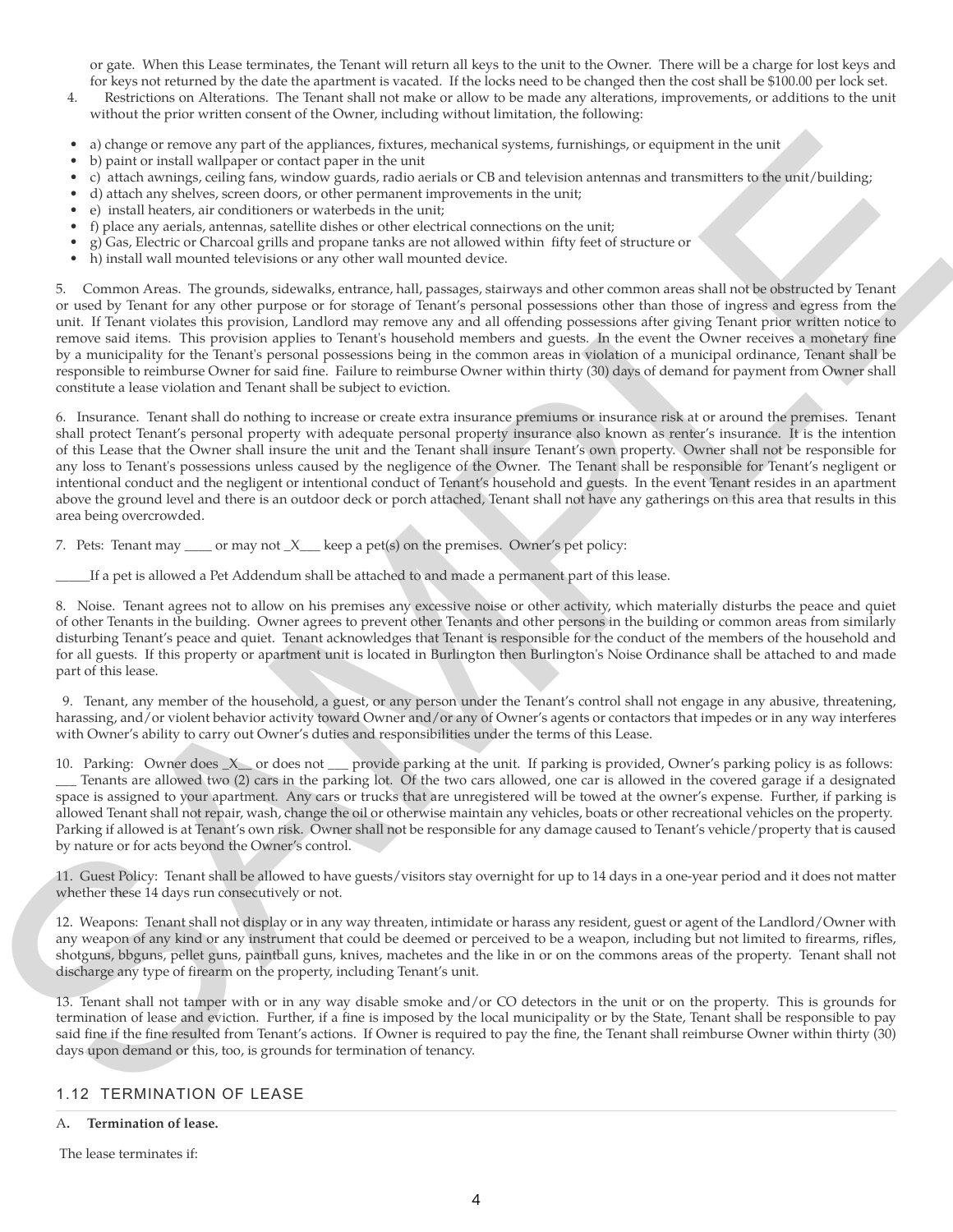- 1. The Owner terminates the tenancy as provided herein;
- 2. The Tenant terminates the lease with a minimum of sixty (60) calendar days written notice (two full rental periods), unless the property is in Burlington where sixty (60) days (two full rental periods) notice is required, after the initial term; or
- 3. The Owner and the Tenant agree to terminate the lease.
- 4. If the lease is terminated by the tenant during the first year of occupancy then the tenant shall be responsible for the continued payment of the rent until such time as the Landlord has re-rented the apartment or the original term of the lease has expired.

#### 1.13 TERMINATION OF TENANCY BY OWNER

#### **A. Grounds.**

i. During the initial term of the lease or any extension thereof, the Owner may terminate the tenancy on the following grounds upon written notice to Tenant pursuant to Vermont law:

- 1. Serious and/or repeated violations of the terms and conditions of the lease;
- 2. Violation of Federal, State, or local law that imposes obligations on the Tenant in connection with the occupancy or use of the contract unit and the premises;
- 3. Criminal activity (as provided in paragraph b);
- 4. Non-payment of rent or repeated failure to pay rent in a timely manner;
- 5. Any misrepresentation or false statement of information on Tenant's application regardless whether intentional or negligent;
- 6. Disrupting the livability of the property;
- 7. Using, possessing and/or growing marijuana/cannabis on the property;
- 8. Interfering with the management of the property;
- 9. Causing an undue financial burden on the property; or
- 10. Other good cause (as provided in paragraph c).
- ii. The requirement to terminate tenancy for such grounds:
- 1. Applies during the term of the lease, including the initial term and any extension term; and
- 2. Does not apply if the Owner terminates the tenancy at the end of the initial term, or at the end of any successive definite term.

iii. After the initial term, the Owner may terminate the lease for no cause upon a minimum of thirty (30) days if the Tenant has resided in the unit for less than two (2) years and sixty (60) days written notice to Tenant if the Tenant has resided in the unit for two (2) or more years.

#### **B. Criminal activity.**

Any of the following types of criminal activity by the Tenant, any member of the household, a guest or another person under the Tenant's control shall be cause for termination of tenancy.

- 1. Any activity including criminal activity that threatens the health, safety or right to peaceful enjoyment of the premises by other residents *(including conduct/actions against or harassment of the Owner and/or property management staff and/or any agents/contractors/vendors of Owner)*;
- 2. Any activity including criminal activity that threatens the health, safety or right to peaceful enjoyment of their residences by persons residing in the immediate vicinity of the premises;
- 3. Any violent criminal activity on or off the premises;
- 4. Any drug-related criminal activity on or off the premises;
- 5. Any other activity which impairs the physical or social environment of the premises.
- 6. Illegal use or possession of a controlled substance; or
- 7. Abuse of alcohol that threatens the health, safety or right to peaceful enjoyment of the premises by other residents;
- 8. Interference with management of property.
- S. The bosonic transformation is the transformation of the property interaction is the following the state of the state of the state of the state of the state of the state of the state of the state of the state of the sta 9. Criminal activity directly relating to domestic violence, dating violence, sexual assault or stalking engaged in by a member of a Tenant's household or any guest or other person under the Tenant's control shall not be cause for eviction for the Tenant or immediate family member of the Tenant's household who is a victim of domestic violence, dating violence, sexual assault or stalking and as a result Tenant victim could not control or prevent the criminal activity. This exception for victims of domestic violence does not apply to the eviction of a family member who is the perpetrator of the domestic violence or if there is an actual or imminent threat to other residents, the larger community, Owner/Owner's agents or persons providing service to the property if the Tenant is not evicted.

The Owner may terminate the tenancy for criminal activity in accordance with this section if the Owner determines that Tenant, household member or guest has committed the criminal activity, regardless of whether Tenant, household member or guest has been arrested or convicted for such activity. In addition, the Owner may terminate the tenancy if any member of the household is:

- 1. Fleeing to avoid prosecution, or custody or confinement after conviction, for a crime, or attempt to commit a crime, that is a felony under the laws of the place from which the individual flees; or
- 2. Violating a condition of probation or parole under Federal or State law.

#### **C. Other good cause for termination of tenancy.**

1. During the first year of the initial lease term or anytime during the tenancy, other good cause for termination of tenancy must be something Tenant did or failed to do.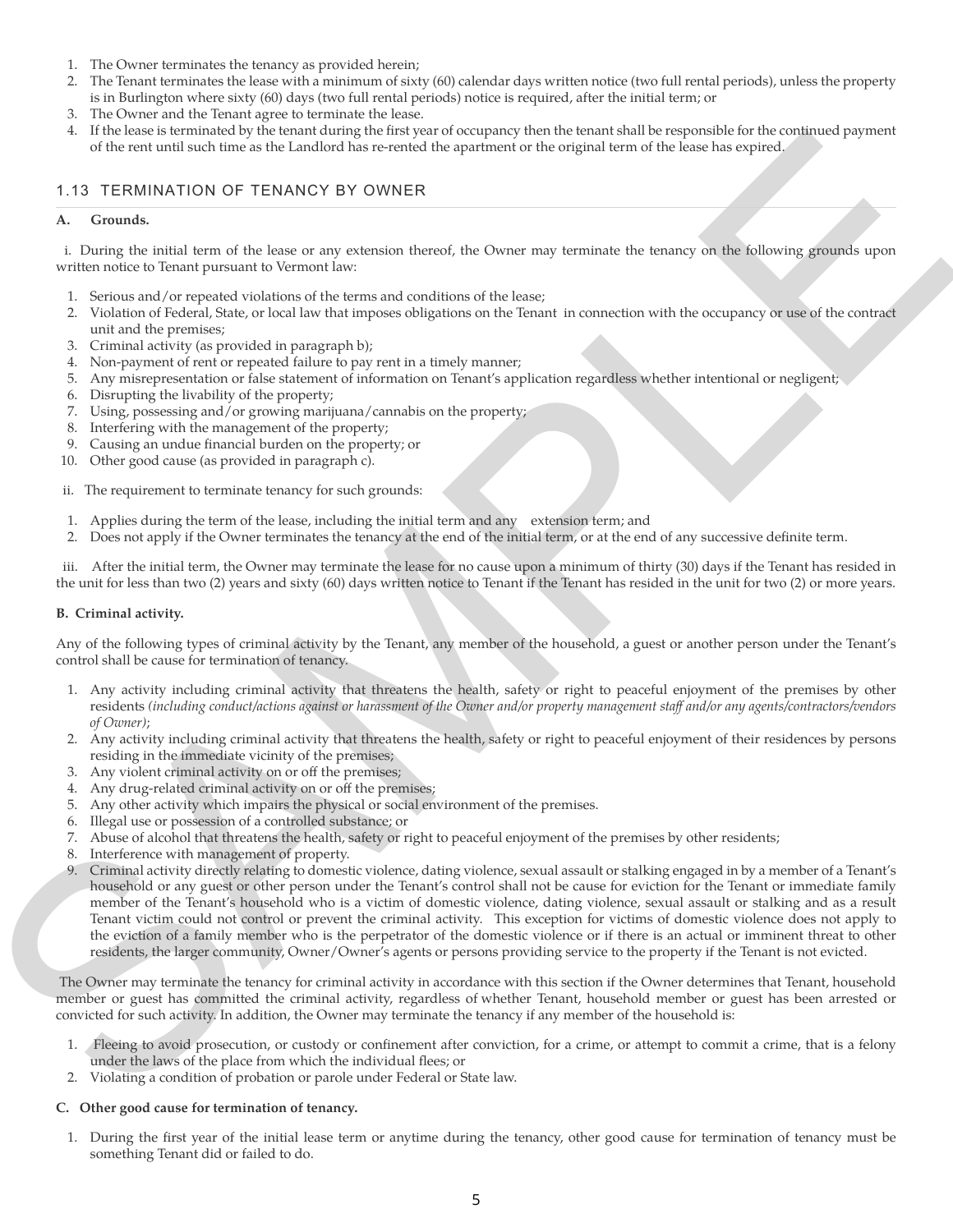- 2. During the initial term of the lease or during any extension term, other good cause includes, but is not limited to:
- Disturbance of neighbors,
- Destruction of property,
- Failure to pay Owner for damages caused by Tenant.
- Failure to maintain utilities or wasting utilities provided by the Owner,
- Allowing persons not named on the lease to reside in the unit without Owner's prior written consent, or
- Living or housekeeping habits that cause damage or present safety concerns to the Tenant, other residents or to the unit or premises or that may otherwise result in minimum housing violations.
- An incident or incidents of actual or threatened domestic violence, dating violence, sexual assault or stalking will not be construed as serious or repeated violations of the lease by the victim or threatened victim of that violence and will not be good cause for terminating a lease held by the victim of such violence.

#### D**. Eviction by court action.**

The Owner may only evict the Tenant from the contract unit by instituting a court action.

#### 1.14 OWNER TERMINATION NOTICE

#### **A. Notice of grounds**

The Owner must give the Tenant a notice that specifies the grounds for termination of tenancy. The notice of grounds must be given at or before commencement of the eviction action. The notice of grounds may be included in, or may be combined with, any Owner eviction notice to the Tenant. Owner eviction notice means a notice to vacate, or a complaint used under State or local law to commence an eviction action.

#### 1.15 MANDATORY RECYCLING

Tenant shall comply with Vermont's Universal Recycling Law regarding mandatory recycling. This also includes Vermont's food scrap law that went into effect on July 1, 2020. If the local jurisdiction or Sate finds that Tenant has violated any provisions of Vermont's recycling laws, Tenant shall pay all costs, expenses, fines, penalties or other damages imposed upon Owner or Tenant by reason of Tenant's failure to comply with the law. Tenant agrees to indemnify the Owner accordingly.

For food scraps, Owner shall supply Tenant with a durable, cleanable and water-tight receptacle for food scraps that are stored outside if one is not supplied by Owner's hauler if applicable, unless the parties agree to a backyard compost bin or if Tenant brings scraps directly from the kitchen to a drop-off facility, Owner is not required to provide a container. For disposal of food scraps, the parties agree as follows:

\_\_\_\_\_\_\_\_\_\_\_\_\_\_\_\_\_\_\_\_\_\_\_\_\_\_\_\_\_\_\_\_\_\_\_\_\_\_\_\_\_\_\_\_\_\_\_\_\_\_\_\_\_\_\_\_\_\_\_\_\_\_\_\_\_\_\_\_\_\_\_\_\_\_\_\_\_\_\_\_\_\_\_\_\_\_\_\_\_\_\_\_\_\_\_\_\_\_\_\_\_\_\_\_\_\_\_\_\_\_\_\_\_\_\_\_\_\_\_\_\_\_\_\_\_\_\_\_\_\_\_\_\_\_\_\_\_\_\_\_\_\_\_\_\_\_\_\_\_\_.

#### 1.16 PROHIBITION OF DISCRIMINATION

From the power and another strength are the strength of the costs, and in the strength of the strength of the strength of the strength of the strength of the strength of the strength of the strength of the strength of the In accordance with applicable equal opportunity statutes, executive orders, and regulations, the Owner must not discriminate against any person because of race, color, religion, sex, sexual orientation, national origin, age, familial status, disability, gender identity or genderrelated characteristics or because a person intends to occupy the unit with one or more minor children, or because a person is a recipient of public assistance in connection with the lease, unless allowed by law.

#### 1.17 WRITTEN NOTICES

When this lease requires any notice by the Tenant or Owner, the notice must be in writing and delivered either personally or by first class mail.

Notice to the Owner shall be sent to: Rieley Properties, P.O. Box 4279, Burlington, VT 05406.

Notice to the Tenant shall be sent to: **<<Unit Address>>**.

# 1.18 JOINT & SEVERAL LIABILITY

If more than one person is named as the Tenant herein, the obligations and liabilities of such persons hereunder shall be joint and several.

# 1.19 SEVERABILITY.

If any provision of this lease or the application thereof to any person or circumstances shall be invalid or unenforceable to any extent, the remainder of this lease and the application of such provisions to other persons or circumstances shall not be affected thereby and shall be enforced to the greatest extent permitted by law.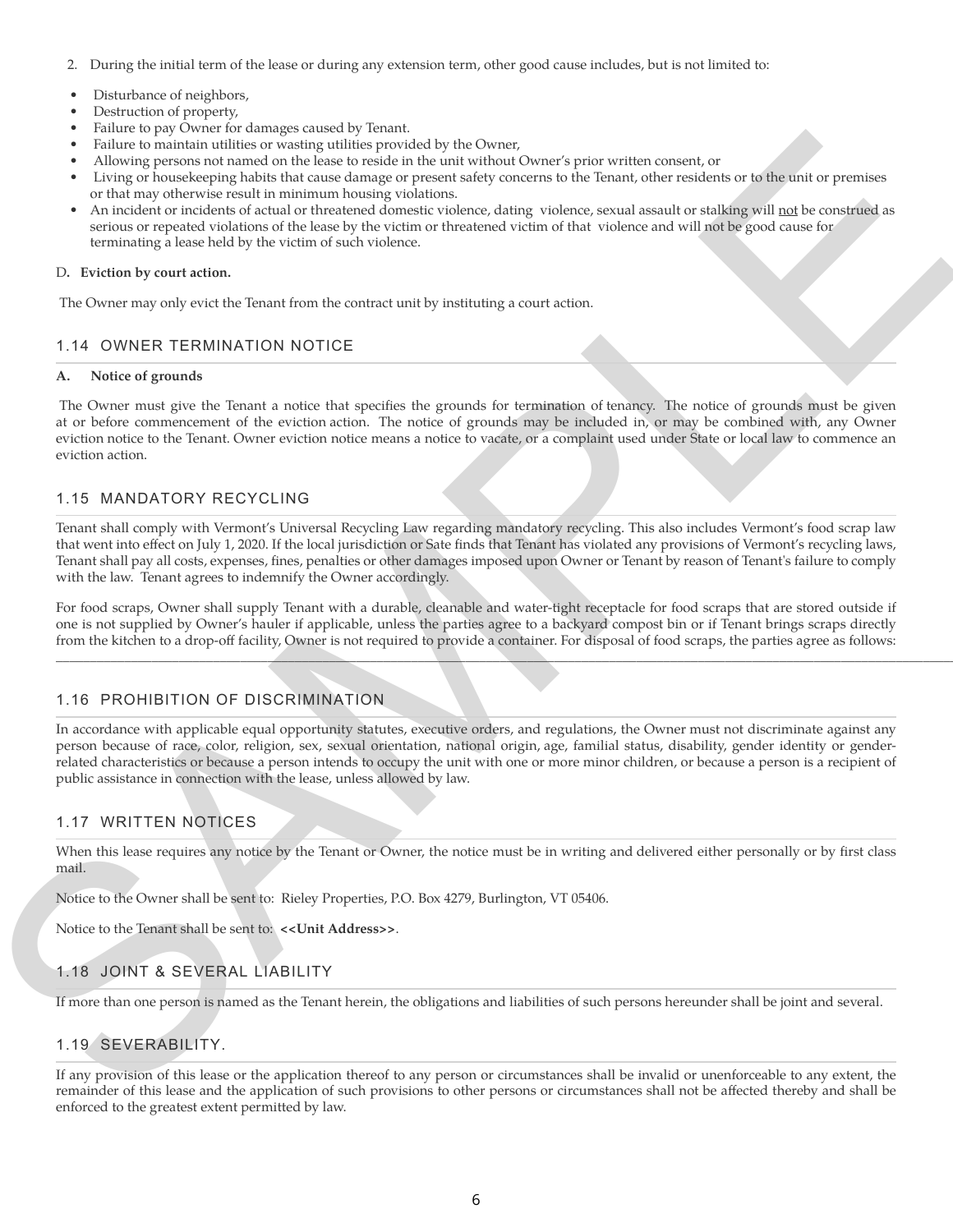#### 1.20 WAIVER

No failure or delay by Owner to enforce any term of this lease shall be deemed a waiver. The acceptance of rental payments or partial rental payments shall not waive Owner's right to enforce any term of this lease, including but not limited to, the Owner's right to pursue its remedies for non-payment of rent.

#### 1.21 ATTORNEY'S FEES

If the Tenant acts in violation of this lease, the Owner shall be entitled to collect reasonable attorney's fees and other costs and expenses from the Tenant, if successful in its action to enforce the lease. Violation of any of the provisions of this lease shall be grounds for termination of the lease and eviction.

# 1.22 DELIVERY OF POSSESSION

The Owner's obligation to deliver possession of the unit is contingent upon the current occupant of the unit vacating the unit and removing all personal property from the unit. The parties acknowledge that failure of the current occupant of the unit to deliver possession shall cancel this Lease, and all deposit monies and pre-paid rent shall be returned to Tenant.

# 1.23 SURRENDER OF UNIT; BREAKING OF LEASE.

1.2 A TTORNEY 9 FECS.<br>
1.2 ATTORNEY 9 FECS (2001). The same of the control of the relationship is a state of the same of the same of the same of the same of the same of the same of the same of the same of the same of the s If the Tenant vacates the unit prior to the expiration of the initial term or any subsequent renewal term (i.e. breaks the lease), Tenant shall be liable to pay Owner for all reasonable costs incurred by Owner, included but not limited to, turning over the unit (cleaning the unit, carpets, painting, etc.), advertising costs incurred by Owner to re-let the unit and for any rent lost until such time as a new tenant is found for the unit. Tenant's security deposit shall be made available to cover part or all of these consequential damages that may be incurred by the Owner because of Tenant's breach of the lease. If the Tenant fails to give full and proper sixty (60) days' written notice (60 days' notice required in Burlington) as required under the terms of the lease to Owner that Tenant is vacating-Tenant shall forfeit Tenant's full security deposit, plus accrued interest if any required to be paid under the law. Further, in the event Tenant violates the lease and it becomes necessary for Owner to send Tenant a notice to vacate based upon Tenant's violation(s) of the lease, if Tenant vacates the unit pursuant to the legal termination notice or is evicted from the unit, Tenant shall forfeit Tenant's full security deposit and Tenant shall be responsible for all rent until the unit can be re-rented or until the lease expires, whichever occurs first.

# 1.24 LEASE MODIFICATIONS

Owner may change the terms, rules and/or conditions of this Agreement. Any changes will become effective only at the end of the initial term or a successive term. Owner must notify the Tenant of any change and must offer the Tenant a new Agreement or an amendment to the existing Agreement. Tenant must receive the notice at least 60 days before the proposed effective date of the change. Tenant may accept the changed terms and conditions by signing the new Agreement or the amendment to the existing Agreement and returning it to Owner. Tenant may reject the changed terms and conditions by giving the Owner written notice that Tenant intends to terminate the tenancy. Tenant must give such notice at least 30 days before the proposed change will go into effect. If Tenant does not accept the amended agreement, Owner may require Tenant to move from the property, which shall constitute good cause for termination of tenancy. Further, Tenant agrees to obey any additional rules established after the effective date of the lease if: 1) The rule(s) is reasonably related to the safety, care and cleanliness of the building and the safety, health, comfort and convenience of the residents; and 2) Tenant receives written notice of the proposed rule at least 30 days before the rule is enforced.

# 1.25 DAMAGE TO UNIT/HABITABILITY

This Lease may, at the Owner's discretion, terminate immediately should the leased premises become so damaged by fire or other casualty, so as to be uninhabitable for any period of time. Termination by the Owner in no way limits the right of the Owner to repair the property and make the unit available to future rental. If damage is not caused by the acts/omissions of Tenant, Tenant will be responsible for rent up to the date of destruction if the lease is terminated due to the damage of the nature described herein. Owner is not obligated to provide payment for replacement/substitute housing for Tenant.

# 1.26 PAINTING THE APARTMENT

Landlord does not allow its apartments to be painted by tenants. However, in the event that the tenant changes the color of the apartment the tenant shall be responsible for repainting the apartment in the original colors and by the same paint manufacturer prior to vacating the unit at their expense. Requirements for repainting the apartment to be solely determined by the Landlord. If the tenant does not repaint any surface that they have previously changed the color of prior to vacating then the Landlord shall repaint the surfaces at the tenant's expense. Should a fixture owned by the Landlord (anything other than a wall or ceiling) be painted by the tenant then said fixture shall be removed by the Landlord and replaced with a new fixture at the tenant's expense.

# 1.27 MOVE-OUT COST SCHEDULE

See the attached MOVE-OUT cost schedule for cleaning and repair charges.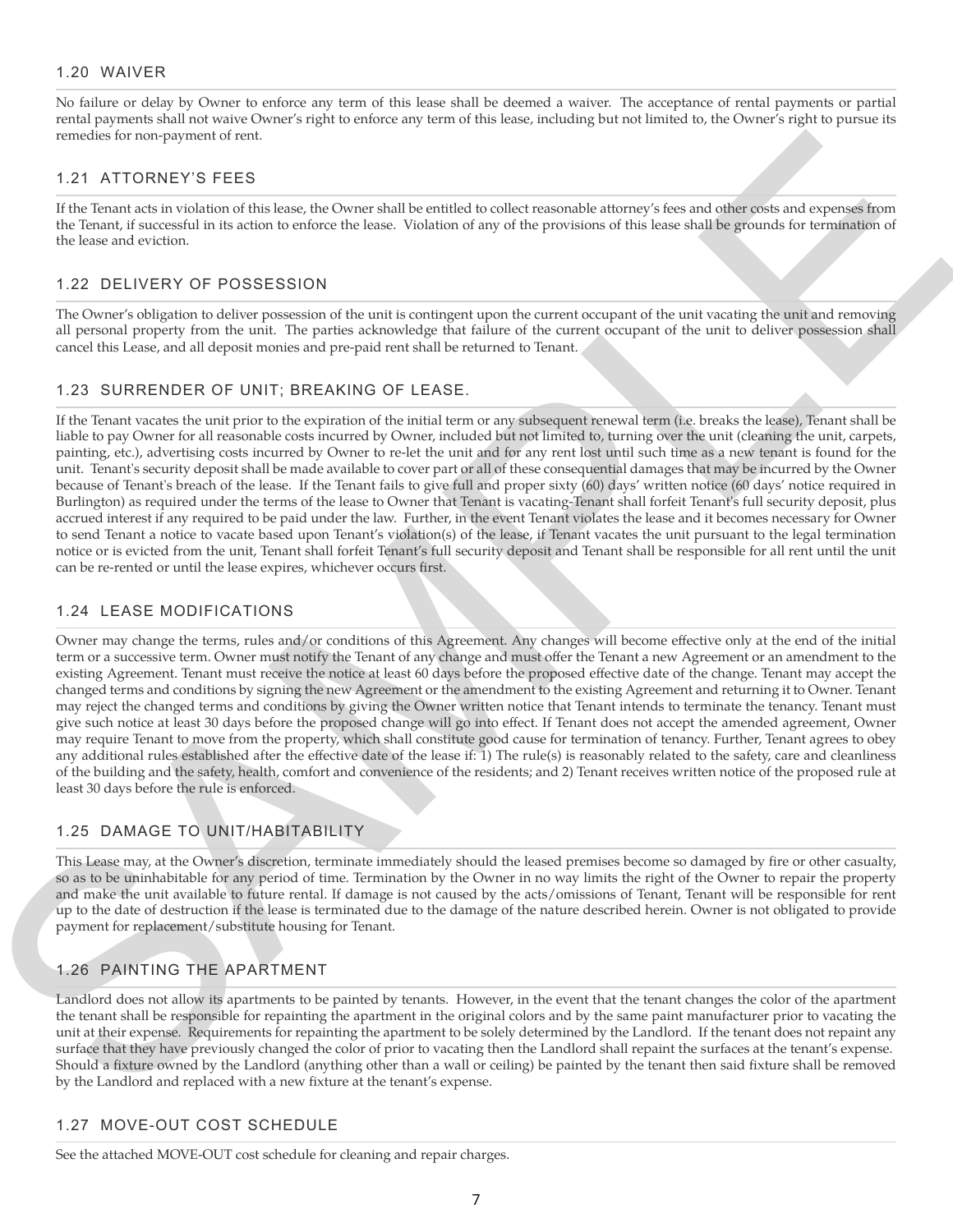# 1.28 EXTRA TRASH REMOVAL

Tenants are responsible for any extra trash removal costs billed to the Landlord such as a sofa, chairs, tables etc. over and above the normal monthly trash hauler fees billed to the Landlord.

# 1.29 VACATING THE APARTMENT AT THE LEASE TERMINATION

A noon vacancy on the last date of the lease is required.

# 1.30 CARPET CLEANING

Prior to vacating the apartment, the tenant shall have the carpets professionally cleaned. Tenant shall be responsible for the cost of the carpet cleaning and shall provide the Landlord with evidence that the cleaning has occurred. If tenant fails to arrange for the professional carpet cleaning of the apartment then the Landlord will contract for the service and deduct the expense from the security deposit.

#### 1.31 ELECTRICITY, CABLE AND INTERNET SERVICE

Tenants shall contact Green Mountain Power to have the electricity turned on in the apartment prior to taking occupancy of the unit. Tenant may use Comcast as the service provider for cable or internet the cost of which is at the tenants expense.

#### 1.32 LOCK OUT CHARGE

If you are locked out of your apartment after business hours (9am-5pm) then a \$90 service charge shall apply for us to open your apartment for you.

#### 1.33 PERSONAL FITNESS EQUIPMENT

No personal fitness equipment shall be allowed in the apartment.

# 1.34 APARTMENT MOVE IN INSPECTION

Tenants will contact Tina Benoit, lead property manager for Landlord to schedule their move in inspection. The inspection shall occur on the first day of the lease or later if the tenant's desires. Tina's phone # is 802-825-4098. Move in inspections shall occur during normal business hours.

#### 1.35 SMOKE ALARM/DETECTOR RELEASE

I/we the undersigned have personally checked the smoke alarm/detector(s) in the apartment that we are renting and find them to be in working order. I/we understand that the law requires the Landlord to provide a working smoke alarm/detector in this apartment. I/we agree that a smoke detector/alarm is installed on the ceiling or wall in order to alert me as to the presence of smoke in order to help save my life in the case of fire.

1.20 VACATING THE APARTMENT AT THE LEASE TERMINATION<br>
A associated of the Maria Collective Base angulax<br>
1.30 CARSET CLEANING Comparison the strength interdependent professional commutive between the strength and the compa I also agree that by removing the smoke alarm/detector or disabling it in any manner is putting my life at great risk in case of fire and by doing so I am absolving the Landlord or Agent from any responsibility for losses due to my/our non-compliance with the law or malfunction of the alarm and that I/we are in violation of the lease agreement. I/we also understand that we must obtain "Renter's Insurance" to cover any losses to personal contents of our apartment as result of damage incurred by fire and the Landlord's insurance does not cover our personal belongings.

It is understood that the owner shall be responsible for servicing or maintenance of the smoke detectors in the Tenant's Apartment. The tenant must provide the owner with timely notification of smoke detector/alarm mal-functions in order that the smoke detector/alarms can be repaired as quickly as possible.

#### 1.36 SIGNATURES:

SIGNATURES: Owner hereby grants, demises and lets to Tenant, and Tenant hereby takes and lets from Owner, the unit described above, on the terms, covenants and conditions set forth herein. By the Tenant's signature below, Tenant acknowledges that all provisions of this Lease have been read and are understood and that said parties agree to be bound by the terms and conditions of this Lease and any additional documents, rules, policies and regulations attached or incorporated by reference. All adult members of the household must sign this Lease.

©Nadine L. Scibek, Attorney at Law –7/10/2020